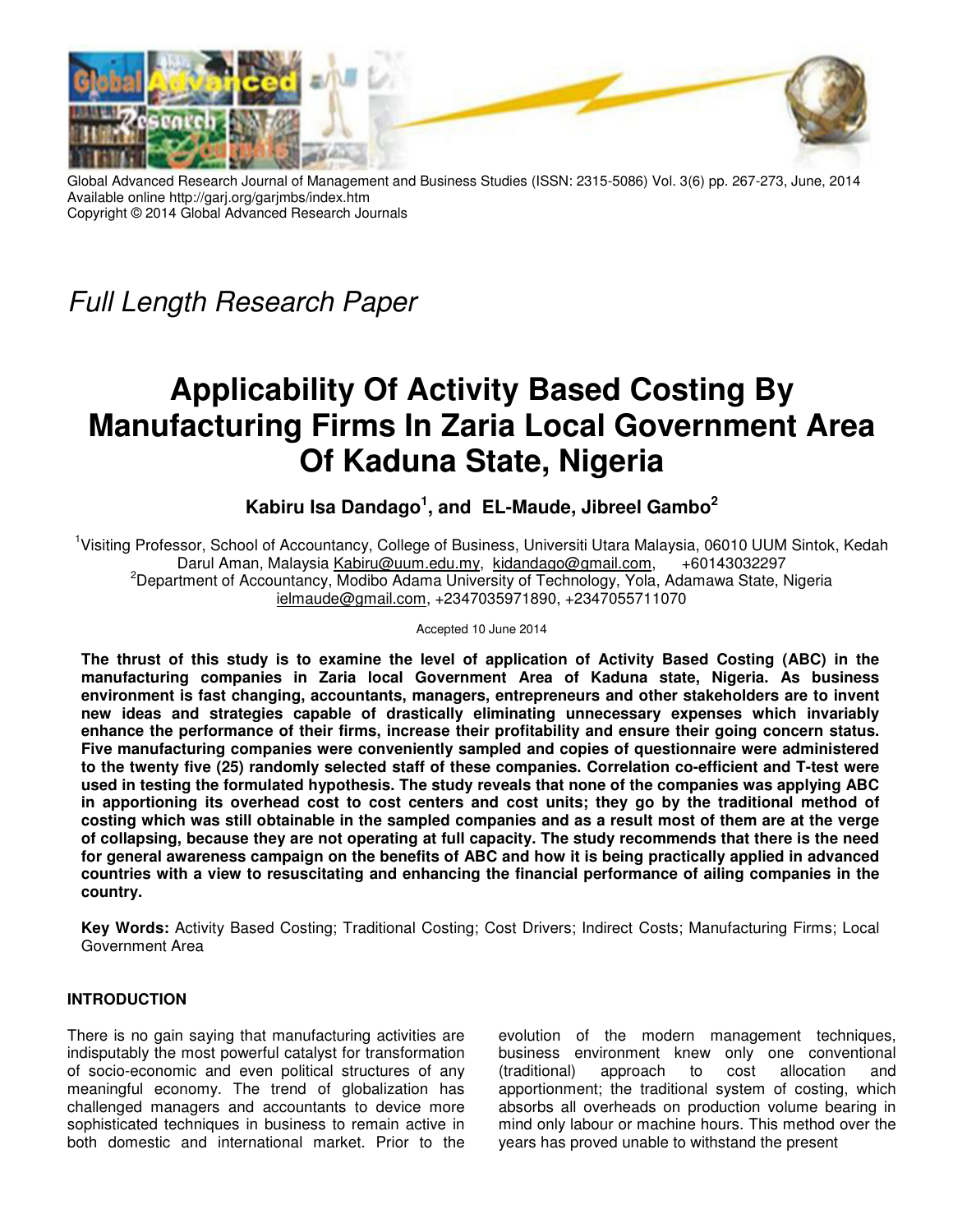business scenario which is characterized by stiff competition. The tedious nature of allocation and apportionment as well as other loopholes and weaknesses of the conventional system is what led to the invention of Activity-based costing (Ado, 2007).

Dabor and Eragbhe (2005) observe that traditional costing system, particularly its indirect cost allocation technique, treats indirect cost as homogenous lumps to be allocated to product lines on a single volume related basis using direct approach. The conventional method apportions indirect costs arbitrarily without well grounded justification, (Drury 2002). This fact is another punch to the old system. One should not forget the fact that, irrespective of the approach chosen in the end there should be a report which should portray in succinct, lucid but comprehensive manner the financial position of the organization.

Adeniji (2001) says information is anything worth communicating. And where such information is qualitative, concise and unambiguous it is said to be good information. By implication, any information obtained arbitrarily will produce arbitrary result (Garbage in garbage out), the revise is the case. The ultimate goal of producing information is to provide all stakeholders with accurate information which will guide their decision. Indeed, conventional costing system has been subjected to sustained and varied criticism in recent years. For instance Innes and Mitchell (1995) and Johnson and Koplan (1987) say traditional costing system hinders cost management because it creates the difficulty of identifying cost driver relationship and hence misguides cost reduction action.

Activity-Based Costing (ABC) was pioneered in 1980 by Cooper and Kaplan (Lucey, 2002). Wood and Sangster (2005) see ABC as an approach which assigns manufacturing overhead costs to products in a more logical, scientific and organized manner by first assigning the activities that are the real cause of the overhead. It<br>basically considers only cause-and-effect cost basically considers only cause-and-effect cost allocations. Unlike the traditional system it does not arbitrarily assigns cost without measuring the benefit to be viewed from doing so.

The attempt here, therefore, is aimed at determining the level of applicability of ABC in Nigeria using some selected manufacturing industries in Zaria local government. In striving to do that, a hypothesis was formulated which says Nigerian companies do not apply ABC in allocating costs to units produced.

### **LITERATURE REVIEW**

#### **Conceptual Issues**

The resultant effect of globalization is severe and fierce domestic and universal competition, acute decline in profit margin, escalation of input prices among

companies. In order to remain in business stakeholders invented many sophisticated and or advanced techniques which include, Total Quality Management (TQM), Just In Time (JIT), Activity-Based Costing (ABC), Activity-Based Management (ABM), Kaizen costing with a view to giving a competitive edge among stiff competitors (Albaladejo, 2003). The emphasis of this study was on ABC and how it has been appreciated by Management accountants in manufacturing companies in Zaria City.

ABC has been defined by scholars at various times amongst which are Hill (1995), Nachtmann and Al-Rifai (2004), Bhimani and Pigott (1992), Azadvar, Alizadeh and Bazorgmehrian (2012), Klaus-Rosinska and Rynca (2011), Krishnan (2006), CIMA (2001) to mention but a few. For instance, Azadvar, Alizadeh and Bazorgmehrian (2012) see ABC as an accounting and cost management approach which examines objectively the process of producing goods and provision of services as well as the subsequent precise prediction of every individual cost activity. It is by and large, an accurate managerial approach to subduing the intricacies of the traditional costing system. Klaus-Rosinska and Rynca (2011) opined that ABC is all about knowing objectively why a cost must be incurred in an organization. In its contribution CIMA (2001), stated that ABC is an approach to the costing and monitoring of activities which involves tracing resource consumption and costing final outputs. It should not be seen and or considered as another method of costing but a scientific approach to properly managing an organization.

In his contribution Hill (1995) ABC is but the establishment and or identification of an activity within a given company and their relationships with specific products rather than to functional areas. It is an examination of activities across the entire chain of value adding organizational processes (Bhimani and Pigott; 1992, Singer and Donoso; 2006). ABC is a costing methodology that identifies activities in an organization and assigns the cost of each activity with resources to all products and services according to the actual consumption by each activity.

 Prior to the emergence of ABC in the 1980's the traditional costing system considers only direct material and labour as the major yardsticks of indirect cost allocation relegating other supporters to the background. Tanis and Hasan (2012) opined that most manufacturing companies were shifting from the labour intensive approach to business into capital intensive as such there should a dramatic change in the role in which labours play in manufacturing business environments. As a result of influx or increased in manufacturing costs, uncorrelated productive machine hours with overheads and advancement in technology, the traditional costing approach has became inefficient and ineffective because it makes accounting information inaccurate (Anand, Sahay and Saha; 2000, Adamu and Olotu; 2010).

This is simply because it could no longer provide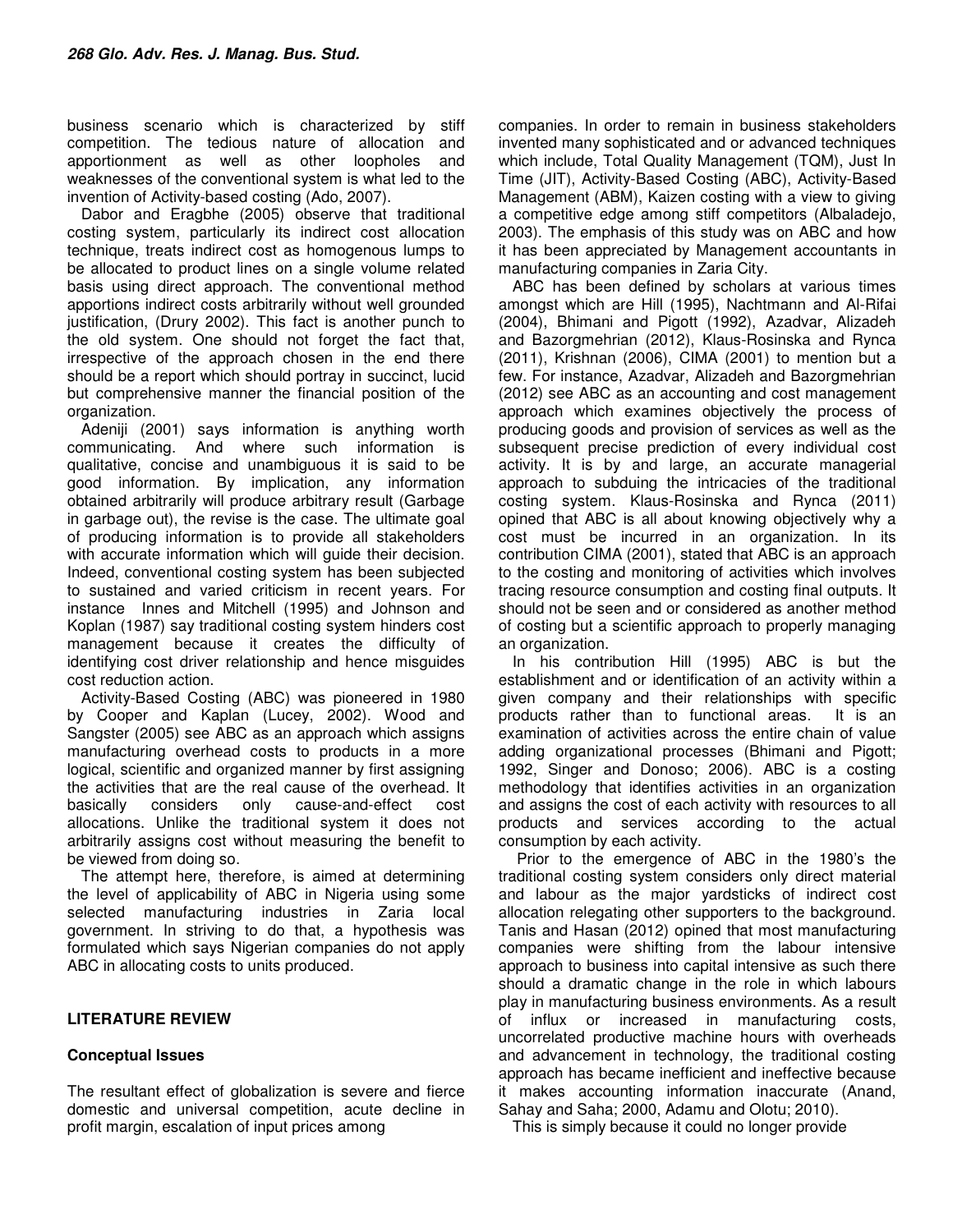accurate and reliable information needed. Folk, Garrison and Noreen (2002) opine that ABC could be seen as a costing approach which uses activities that drive indirect costs to cost objects. Wood and Sangster (2005) see ABC as the process of using cost drivers as the basis for the apportionment of indirect cost to individual products. By so doing it aids in removing the arbitrariness in the allocation of overheads to the barest minimum. One prime aim of ABC is that it ensures that costs appear as they should naturally.

# **Cost Drivers and their classification**

Lucey (2002) opines that what ABC seeks to address is the abrogation of long run "over costs" and short run "under costs" inherited in the traditional system by striving to relate support overheads to products, not by the volume or capacity of production but by number of specific factors known as cost drivers. Cost drivers are simply put as any activity that stimulates and or causes a cost to be incurred. Drury (2002) says ABC system use many second-stage cost drivers such as the number of production runs for production scheduling and the number of purchase orders for the purchasing activity. Lucey (2002) further expands the Drury explanation by showing costs which influences cost drivers for instance, the number of production runs would have inspection, production planning and scheduling, set-up, tooling etc as different drivers.

In their attempt to elucidate on cost drivers Shank and Govindarajan (2008) divided drivers into two. The first is the structural drivers, which largely depends on the composition or structure of an organization which may be in relation to complexity of products, level of technology, scale and scope of operations etc. The second is the executional drivers, as the name implies, they only surfaced during the course of executing or implementing business operations amongst which include capacity utilization, workforce, plant layout etc. ABC system use many second-stage cost drivers, including non-volumebased-drivers such as the number production runs for production scheduling and the number of purchase orders for the purchasing activity. Omolehinwa (2000) opines that ABC is out to achieve two main objectives; the first is to ensure no product is charged beyond its fair share of the overhead and the second is to highlight to management where to concentrate with view to cost reduction (Waters et al 2003, Ness and Cucuzza, 1995).

### **Basic Steps of an effective ABC System**

In order to establish an effective ABC system certain parameters must be observed. Waters, Abdullah and Richardson (2003) pinpointed four basic steps to be adopted in ensuring effective ABC operations. The first

and foremost thing to do is to ensure all activities have been thoroughly identified. This is indeed a hard task particularly in a new business outfit, even the existing ones. Before now, organizations who have tried to identify activities do came up with hundreds of activities, but in order to standardize it, it has became a general caveat to be between twenty and thirty (20 - 30) activities depending on the size of an organization. The second stage is to scientifically assigned costs to the identified cost centers which will portray the actual amount each cost centre will consume as well as the aggregate. Peculiar costs (i.e. direct cost) need not be bothered about, but those that could be jointly used should be judiciously allocated or apportioned based on the causeand-benefits or cost and benefit to be incurred and or derived respectively, using the Cost Benefit Analysis (CBA) approach this allocation is referred to as Resource Cost Allocation. Thirdly, is to select a cost drive-activity cost-driver. As usual the selection should not be done haphazardly without basis, critical thinking should be put forward at this stage to avoid the issue or assigning wrong drivers to a given cost centre, because it will amount to sheer waste of the available meager resources.

In any case their duty is to make analysis with respect to number of events that took place during a given transaction e.g. aggregate number of orders made and or aggregate inspection performed (Drury, 2002). The second activity driver is the duration drivers, as the name implies, these drivers are after the amount of time taken or required to undertake an activity. One major merit of the durational drivers is that it distinguishes a short time activity from a long one, unlike the transactional drivers. Last but not the least is the intensity drivers, these drivers put to bear the resources allocated to given cost centre and then records the actual and or estimated time for each type activity before assigning a specific resource directly to the products.

On the final analysis the cost drivers should be designed in such a way that they could be identified with individual products. The organizations are obliged to have techniques which are sensitive enough to measure the material used, time taken, area covered etc. Hongren et al (2003) added that in designing ABC, a good computation of per unit cost, total cost of products is relevant. Initially ABC was invented to satisfy the demand of manufacturing industries because the industry has to some extent a high level of overhead costs. But in recent times it has been proved that ABC is applicable in virtually all aspects of human endeavour. Name it, Financial and non-financial institutions, nonmanufacturing etc (Wikipedia 2008). Once an organization may come up with a very good design of ABC there is the tendency that at the beginning of its operation the system may appear boring and awkward but in the long run, things will eventually change to reflect the good side of ABC.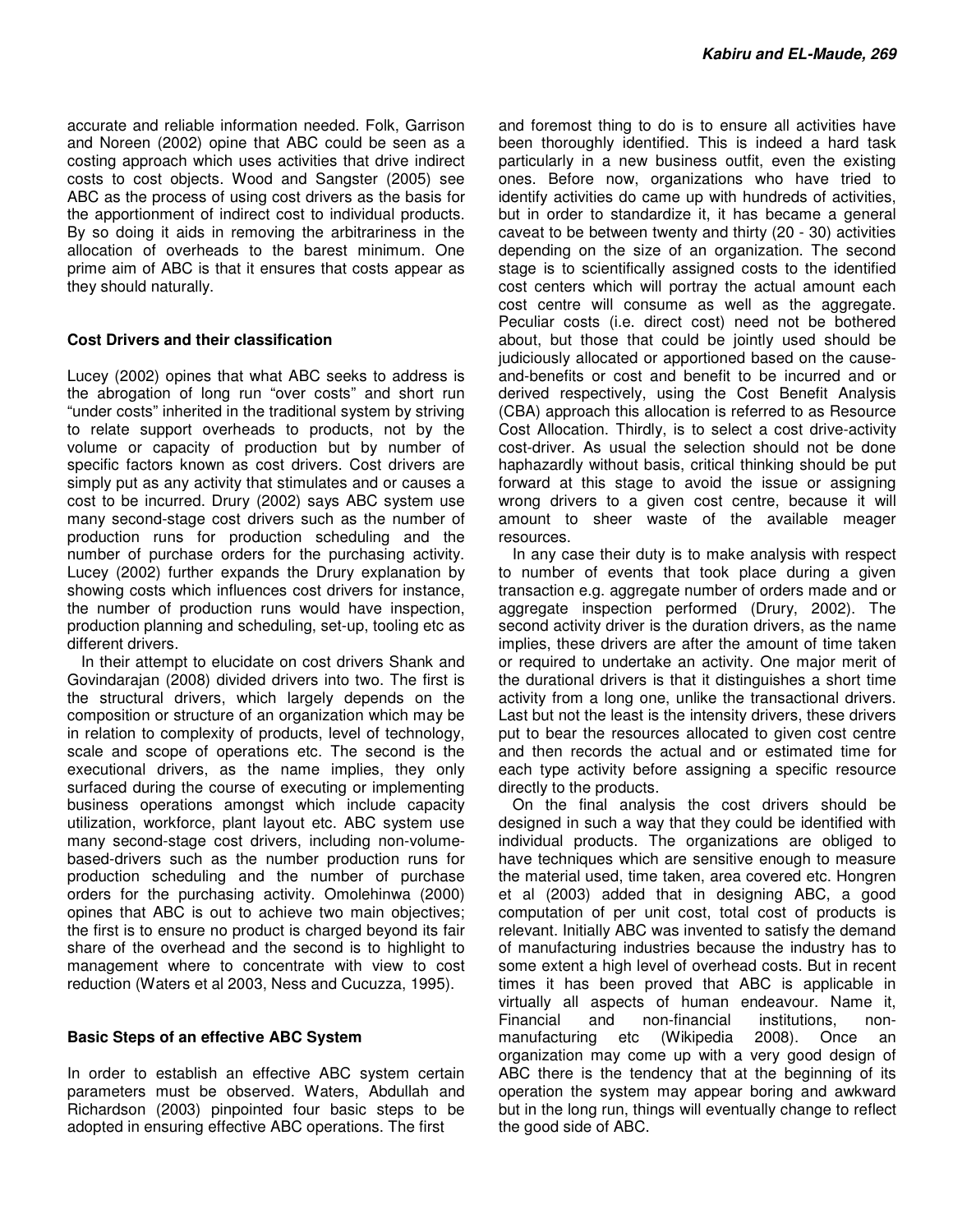# **Constraints of ABC**

ABC also has associate shortcomings; Cobb, Helliar, and Innes (1995) divided the problems or limitations of ABC into two main segments. The first segment addresses theoretical limitations which according to them centers on conventional historic acquisition cost principle. This principle information which are obtained in an unscientific approach example the issue of depreciation, is it the straight line method that we are to use or the reducing balance method. Any slight mistake on close monitoring of event may hamper the whole process and in the end, the arbitrariness that would follow may definitely going to be greater than that of the traditional costing. They further argue that ABC should be seen as models and not a way out of the authenticity and validity of the model duly depends on the situation on ground. The situation may warrant the model to solve the problem but not at all time.

Switching from the traditional to the modern is another constraint. A close correlation that substantiates a causal relationship does not mean that controllability is also an established characteristic of variables involved. ABC may end of compelling workers to be redundant because they may not be willing to interfere on things which do not affect them. The modern approach to costing may not proffer lasting solution to the existing accounting information problems because the benefits of ABC have not any well established base. Similarly, increasing the cost driver volume will lead to increase organizational costs.

The most important thing to understand is the fact that things are objectively accepted or rejected by using scientific approach. For instance, Cost Benefit Analysis (CBA) to determine the relative advantages and disadvantages where one outweigh the other, it is sound to conclude that the better is the best. It then follows that, considering the benefits, (i.e. accuracy, reliability and prudence nature of ABC) one can conclude that ABC is by far better than the conventional system.

### **Relevance of ABC to Nigerian Companies**

The fact remains the same that ABC has numerous advantages which manufacturing companies who are adopting it are enjoying. ABC is no doubt playing significant role in ensuring that only related and or relevant drivers were assign cost. Invariably, those cost that were hitherto been assigned arbitrarily will be eliminated. Hence, extra overheads will be judiciously used to other relevant cost. It is a common fact that most manufacturing companies in Nigeria were closed as a result of so many factors prominent among them is lukewarm attitude of government to provide the necessary wherewithal needed. But, at the same time, the inability of the management of most of the fallen companies failed to strategize via the adoption of modern

managerial techniques like the ABC, Just-In-Time etc. ABC will guarantee the survival of companies, give them more profit and a better prosperous direction (Uyar, 2010). Klaus-Rosinska and Rynca (2011) ABC is about better understanding of cost; cost optimization; improve quality and higher customer satisfaction

### **Issues in the Implementation of ABC in Organizations**

Empirical evidences have it that ABC is more profitable, more succinct and more comprehensive in terms of adequate, accurate and reliable information. Tanis and Hasan (2012) opined that despite the fact that ABC has more advantage than the traditional cost system. However, it has its own peculiar constraints among which include wrong establishment of relationship between cost drivers and activities which by implication can cause more harm than good. For a better result, there is the absolute need to be updating the ABC system on a continuous basis which scholars argued that is another constraint in the implementations process. Lin and Yu (2002) argued that the implementation and applications of new techniques in developing nations is not encouraging. This was the position and or finding of Triest and Elshahat (2007) and Joshi (2001) who conducted their study in Egypt and India respectively. Krumwiede (1998), Anand,Sahay and Saha (2000) stated that most institutions who had it tedious in the implementation of ABC as a result of the inability of getting qualified manpower that will implement it accordingly. Even in ABC, some overhead costs are difficult to assign to products and customers, such as the chief executive's salary. These costs are termed 'business sustaining' and are not assigned to products and customers because there is no meaningful method. ABC is considered a relatively costly accounting methodology

There were empirical evidences on companies that properly implemented ABC see Anderson and Young (1999), Dugdale and Jones (1997) and Innes and Mitchel (1995). CIMA (2001) stated most forward-thinking companies have implemented ABC while most of the large companies were in the process. Other result opined that proper implementation has to do with the size of the company. Most of the success stories of ABC implementations were large sized companies.

# **METHODOLOGY**

In eliciting data for the purpose of systematically addressing the issue at stake, five major companies in Zaria Local government were conveniently selected which include: Electricity Meter Company Plc (EMCON), Rigid Park, British American Tobacco, Sunseed and Zaria Industry Limited (ZIL). Primary source of data were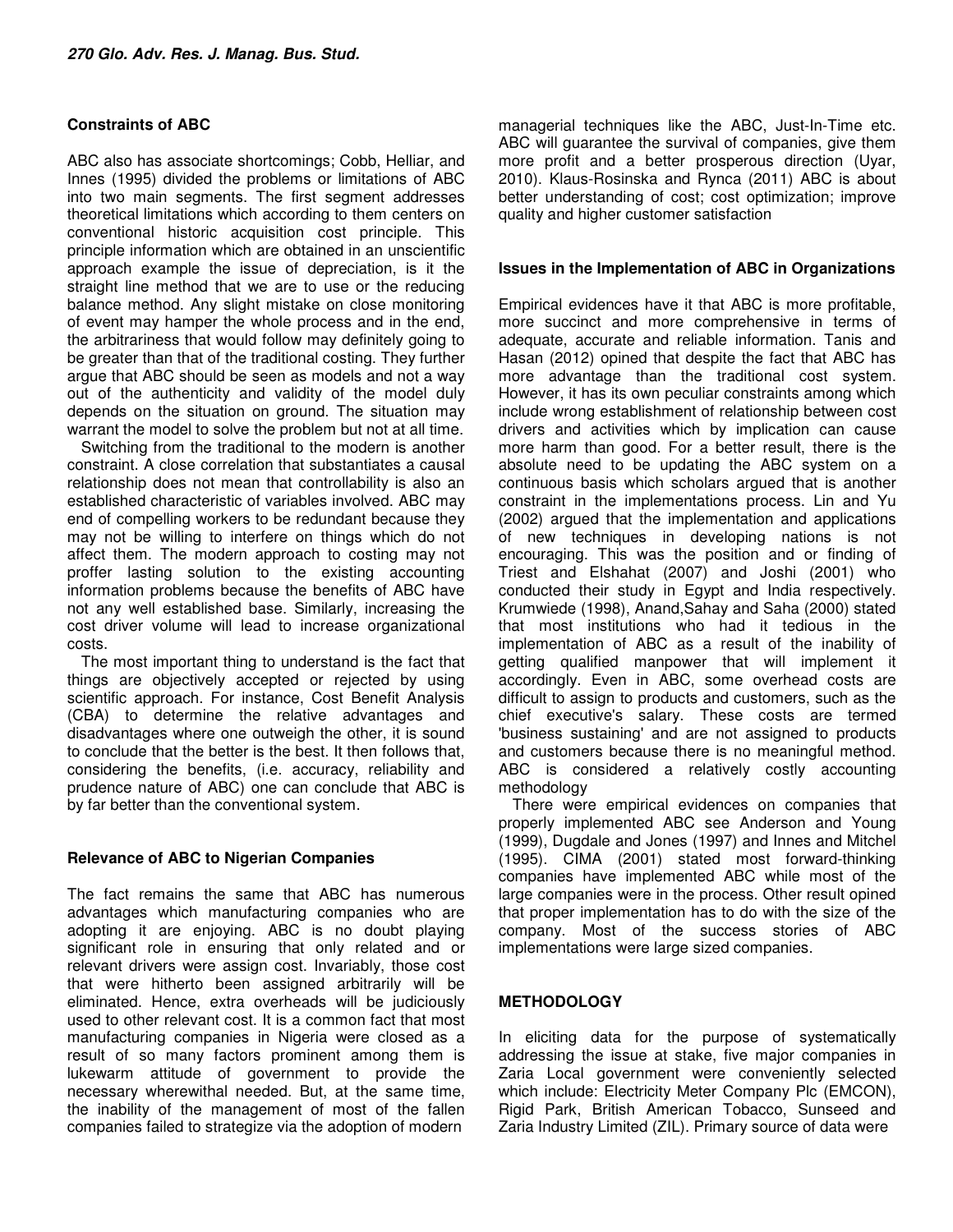|                                                                                                                                       | <b>Responses</b> |          |                |                  |                           |      |                |                  |                |                  |                                                                           |
|---------------------------------------------------------------------------------------------------------------------------------------|------------------|----------|----------------|------------------|---------------------------|------|----------------|------------------|----------------|------------------|---------------------------------------------------------------------------|
| <b>Issues</b>                                                                                                                         | 1                | $\%$     | $\overline{c}$ | $\%$             | $\ensuremath{\mathsf{3}}$ | $\%$ | 4              | $\%$             | 5              | $\%$             | Remark                                                                    |
| Do<br>you<br>personally<br><b>ABC</b><br>appreciate<br>as<br>a<br>management<br>accounting<br>technique?                              | $\overline{15}$  | 0.6      | $\overline{5}$ | $\overline{0.2}$ | $\overline{2}$            | .08  | $\mathbf{1}$   | .04              | $\overline{2}$ | $\overline{.08}$ | Poor<br>knowledge                                                         |
| Do you consider<br>the<br>cost<br>of<br>switching<br>from<br>traditional<br>costing to ABC<br>high?                                   | $\overline{2}$   | .08      | $\overline{2}$ | .08              | $\overline{17}$           | .68  | 3              | $\overline{.12}$ | $\blacksquare$ | .04              | No<br>much<br>idea                                                        |
| know<br>Do<br>you<br><b>ABC</b><br>how<br>is<br>being applied?                                                                        | 12               | .48      | 8              | .32              | 3                         | .12  | $\overline{c}$ | .08              | $\Omega$       | $\Omega$         | No.<br>prior<br>knowledge                                                 |
| Does<br>vour<br>organization<br>apply<br>ABC<br>in<br>allocating costs?                                                               | $\mathbf 0$      | $\Omega$ | $\overline{2}$ | .08              | 15                        | 0.6  | $\overline{6}$ | .24              | $\overline{2}$ | .08              | Positive<br>but<br>negligible                                             |
| It is very possible<br>for<br>your<br>organization<br>to<br>apply ABC                                                                 | 9                | .36      | $\overline{4}$ | .16              | $\overline{5}$            | .20  | $\overline{4}$ | .16              | 3              | $\overline{.12}$ | Not<br>very<br>possible                                                   |
| Having<br>compatibility<br>between<br>cost<br>drivers<br>and<br>activities will not<br>be a constraints<br>to<br>your<br>organization | $\overline{3}$   | .12      | $\overline{4}$ | .16              | $\overline{5}$            | .20  | $\overline{6}$ | .24              | 7              | .28              | Matching<br>with<br>drivers<br>activities<br>might not be<br>a constraint |
| It is possible to<br>update the ABC<br>on a continuous<br>basis                                                                       | 3                | .12      | $\overline{5}$ | .20              | 3                         | .13  | 10             | .40              | $\overline{4}$ | .16              | It is possible<br>to update                                               |

**Table 3.1** Summary of Respondents' Responses

Source: Field Survey, 2010

### **Testing Hypothesis: Manufacturing Companies in Zaria do not Apply ABC**

|                          |               |           | vv<br>ΛI | $\mathbf{v}$ | $\mathbf{v}^2$ |
|--------------------------|---------------|-----------|----------|--------------|----------------|
| <b>Options</b>           | <b>Points</b> | Responses |          |              |                |
| <b>Strongly Agree</b>    |               |           | 10       | 25           |                |
| Agree                    |               |           | 24       | 16           | 36             |
| Neutral                  |               | 15        | 45       |              | 225            |
| Disagree                 |               |           |          |              |                |
| <b>Strongly Disagree</b> |               |           |          |              |                |
| <b>Total</b>             | 15            | 25        | 84       | 55           | 269            |

Source: Field Survey, 2010

used in the data collection, a 12 item questionnaire was administered to the conveniently selected respondents of the manufacturing companies in Zaria city. Descriptive statistics was used in analyzing the responses while correlation co-efficient is used in testing the hypothesis. A five point likert scale is used in the study ranging from 1 (strongly Disagree) to 5 (strongly agreed). Variable X represented the points while Variable Y the responses of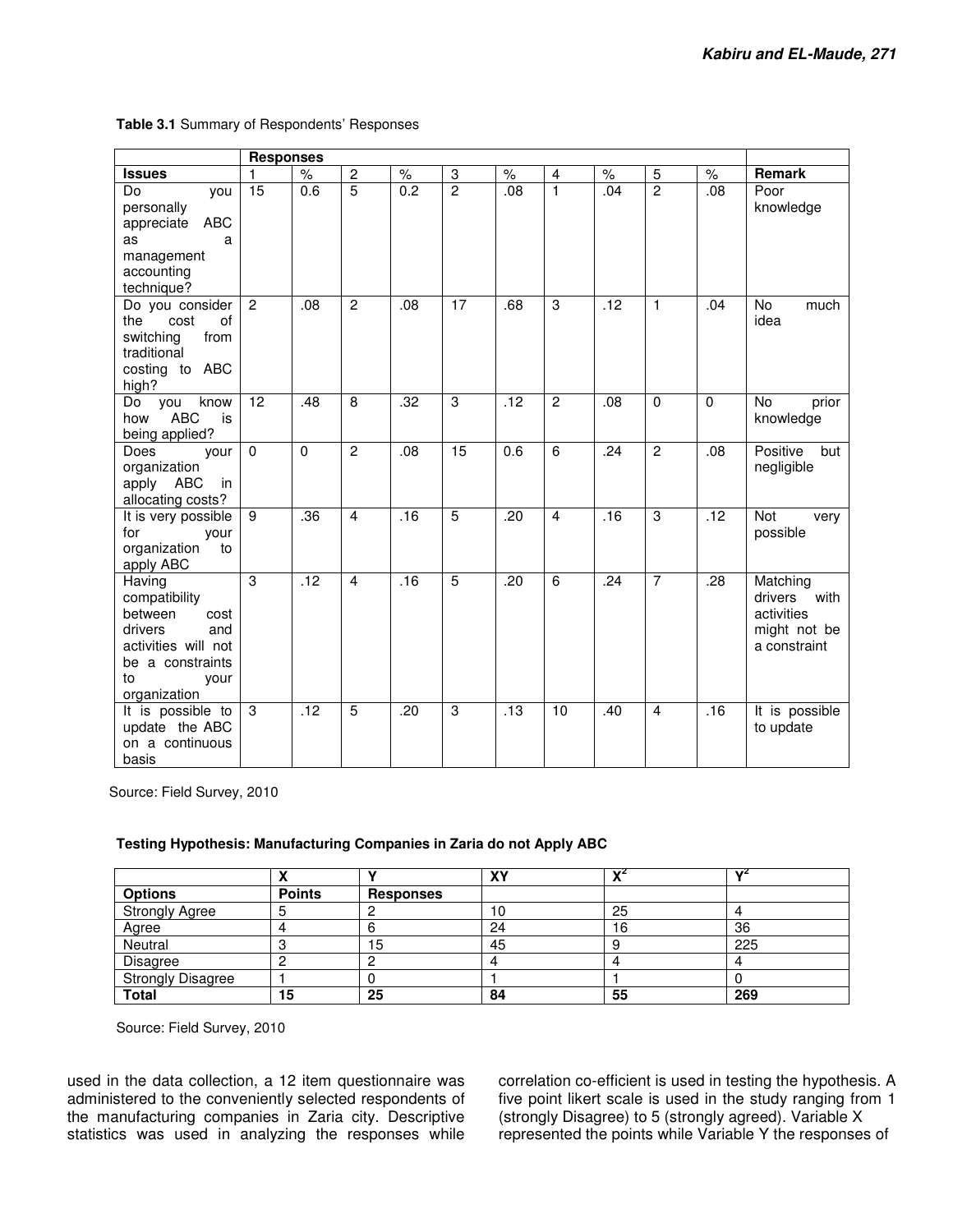the respondents to the questions asked

#### **DISCUSSION OF RESULTS**

From the data gathered it was crystal clear that there was no personal appreciation of ABC from the part of the employees of the selected organization. The responses showed that 80% of the respondents did not have an in depth understanding of the concepts and its works. On whether it was due the high cost of switching from the old approach to the new one which posed serious threat to most organizations; the responses showed 68% do not have an idea on the cost of switching. 80% of the respondents showed that they do not how ABC will be applied in their respective organization. Another 60% showed that their organizations do no applied ABC, but 34% stressed that it was being applied in their organization. However, it might not be feasible to apply the ABC. Literature has shown that one major constraint in the implementation of ABC by most institutions is inability to get good and capable hands that will manage its implementation. In other words, it could not be unconnected with the fact most of the organizations do not have people with requisite knowledge to handle their section as well as the fear of not loosing much on something which is not certain.

#### $r = 0.24$

From the above it could be seen that there is a positive relationship between ABC and its application. However, the relationship is but a mild one. In order to test the hypothesis, the test of significance will be employed.

$$
T_{cat} = \sqrt[n]{\frac{n-2}{1-r^2}}
$$

**Decision** 

Reject H<sub>o</sub> if  $T_{\text{cat}}$  is  $> t_{\text{tab}}$ And accept H<sub>o</sub> if  $T_{cal}$  is  $> t_{tab}$  $= 0.43$  $t_{\text{tab}}$  = n – 2,  $\infty$  0.05 = 5 – 2,  $\infty$  0.05 = 3  $\infty$  0.05  $t_{\rm{rad}} = 2.35$ 

The null hypothesis is accepted because the T tab is greater than the T cal

#### **CONCLUSION AND RECOMMENDATIONS**

From the afore-going; it is right to conclude that majority of the manufacturing companies do not appreciate the concept of ABC and how it works as well as the employees of the institutions. Hence there is no way someone would use what he does not know. The few accountants, who know about it, can only gave the perception on how they thing it works but could not put it

into practice at all. They companies have not made attempt to determine with precision how much it will cost them to switch to ABC which is very important because it forms part of the planning stage to the implementation of the new method. There was an insignificant impact of ABC applicability on the companies under review. Most organizations used the traditional costing system but cannot depend it. Perhaps, it is because it is simple to use, since it has no standard base as such organizations have no choice than to dance to such tune and fashion. Based on the aforementioned issues the following are recommended: Since it has been certified that ABC is by far better than the traditional system in virtually all quarters, measures should be devised to ensure its general acceptability as well as applicability by all the manufacturing companies as well as their employees. This, if done would add value to the accounting information and subsequently the reliability of the stakeholders on accounting information would be confirmed the more. There should be the urgent need to arrange on how to start a solid based for planning on how appreciate ABC and how it works. This could be possible by organizing workshops on the relevance of ABC in this stiff competitive environment. Emphases should be put on new identified accounting fields, the like of ABC, JIT, ABA, Green Accounting, Forensic Accounting etc in schools of higher learning. They should be taken as area of specialization so that students would perfect in them. This will actually reduce the problems of assimilation of new invented issues as well as its applicability outside the fold of schools.

#### **REFERENCES**

- Adamu A, and Olotu AI (2010). The Practicability of ABC System in Hospitability Industry, JOFAR, A Journal of the Department of Accounting Nasarawa State University Vol., 20 (14) 39-49
- Adeniji AA (2001). An Insight into Management Accounting, Lagos: El-Toda Ventures
- Ado R (2006). Exploring the facts of ABC and its Practicability in the Nigerian Manufacturing Industries, The New Breed Accountant, BUK pg 10-16.
- Albaladejo M (2003). Industrial Realities in Nigeria: From Bad to Worse, QEH Working Papers Series – QEHWPS101
- Anand M, Sahay BS, Saha S (2000). Activity-Based Costing Management Practice in India: An empirical Study retrieved on 8/7/13
- Anderson SW, and Young SM (1999), the Impact of Contextual and Process Factors on the Evaluation of ABC, Accounting Organization and Society, Vol., 24 (7) 525-559
- Azadvar I, Alizadeh E, Bozorgmehrian S (2012). Implications of ABC/Management for Decision-Making in Order Management, International Journal of Applied and Basis Sciences Vol., 3 (7):1391- 1398
- Bhimani A, and Pigott D (1992). Implementing ABC: A Case Study of Organizational and Behavioural Consequences, Management Accounting Research, Vol., 3: 119-132
- Chartered Institute of Management Accountants (CIMA) (2001). Activity Based Management: An Overview, London: 63 Port Land place
- Cobb I, Helliar C, and Innes J (1995). Management Accounting Change in a Bank, Academic Press Ltd.
- Dabor EL, and Erhgbhe E (2005). Implementing ABC in the Health Service Industry: A Survey of Some Private Clinics in Benin City,